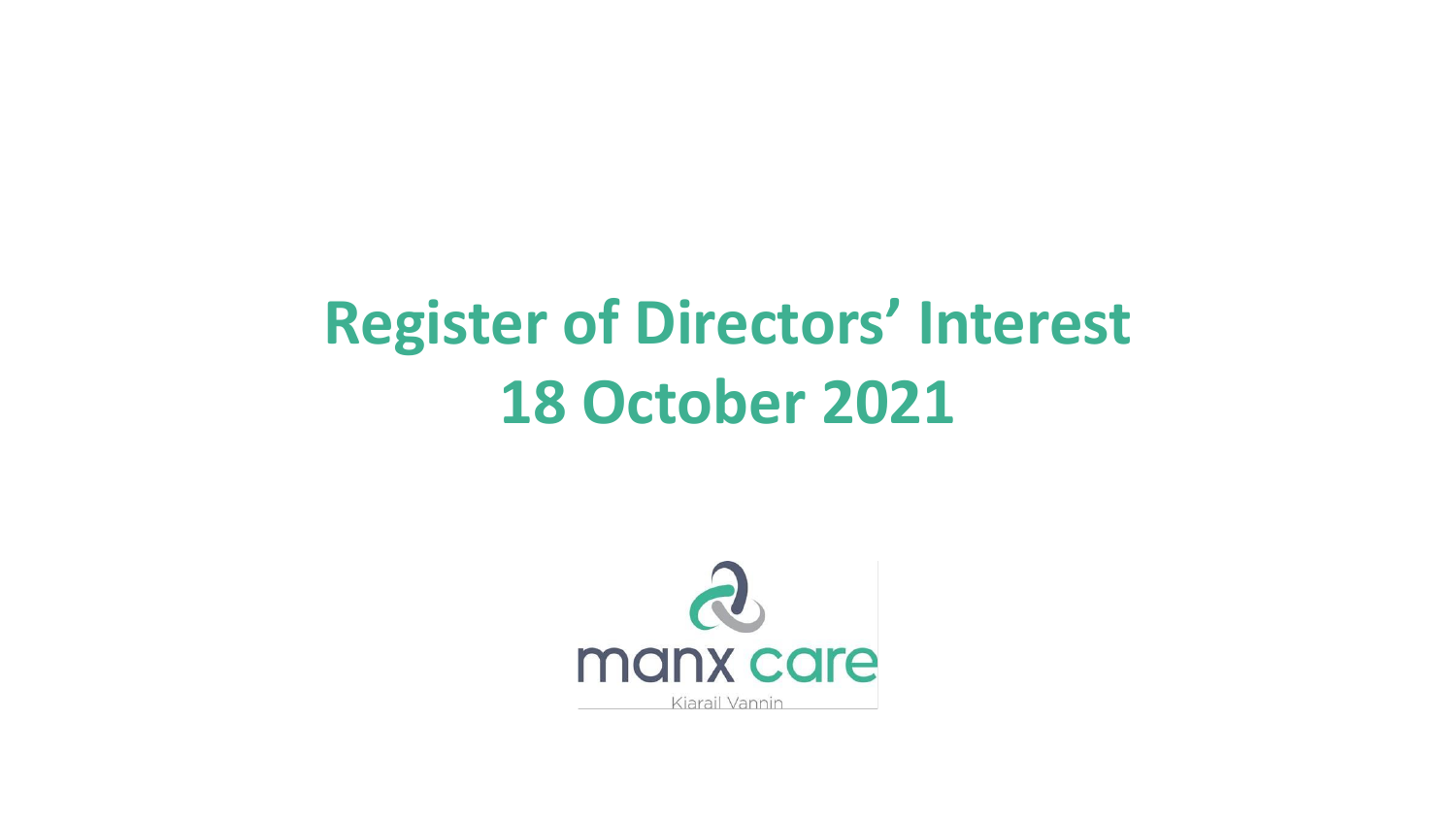| Name:               | <b>Position within, or</b><br>relationship with Manx<br>Care:                 | <b>Type of Interest</b>                               | Description of Interest (including for indirect<br>Interests, details of the relationship with the person<br>who has the interest)                                        | Date interest relates |                          | Is the interest direct<br>or indirect? |                 |
|---------------------|-------------------------------------------------------------------------------|-------------------------------------------------------|---------------------------------------------------------------------------------------------------------------------------------------------------------------------------|-----------------------|--------------------------|----------------------------------------|-----------------|
|                     |                                                                               |                                                       |                                                                                                                                                                           | <b>From</b>           | To                       | <b>Direct</b>                          | <b>Indirect</b> |
| Andrew Foster       | Chair                                                                         | Other interest                                        | Remunerated Non-Executive Director of Health Education England which<br>has an indirect bearing on clinical education and training on the Isle of Man                     | Nov-19                | <b>Nov-23</b>            | X                                      |                 |
| Andrew Foster       | Chair                                                                         | Other interest                                        | Unremunerated Trustee of ENT UK                                                                                                                                           | Jul-20                | ä,                       | X                                      |                 |
| lAndrew Foster      | Chair                                                                         | Other interest                                        | Unremunerated President of the Global Training and Education Centre at<br>WWL NHS FT. May be used by Manx Care for international recruitment                              | Oct-19                | $\mathbf{r}$             | X                                      |                 |
| Sarah Pinch         | Non-Executive Director                                                        | <b>Direct Financial Interests</b>                     | Managing Director, Sarah Pinch Limited T/A Pinch Point Communications,<br>consultancy provider for many NHS organisations in England                                      | $Jan-13$              | ä,                       | X                                      |                 |
| lSarah Pinch        | Non-Executive Director                                                        | Direct Non Financial Professional Interest            | Chair of The Taylor Bennett Foundation, a charity supporting BAME young<br>people into careers in PR and Communications                                                   | Oct-17                |                          | X                                      |                 |
| Sarah Pinch         | Non-Executive Director                                                        | Direct Non-Financial Personal                         | Independent Advisor to the Senedd, chair of REMCOM                                                                                                                        | Nov-18                |                          | x                                      |                 |
| <b>Sarah Pinch</b>  | Non-Executive Director                                                        | Direct Non-Financial Personal                         | Trustee of Bristol Students Union, member of REMCOM                                                                                                                       | <b>Nov-20</b>         | $\sim$                   | X                                      |                 |
| Katie Kapernaros    | Non-Executive Director                                                        | Direct Non-Financial Professional Interests           | Non - Executive Director, The Property Ombudsman. Remuneration and<br><b>Nominations Committe</b>                                                                         | Jan-19                | $\overline{\phantom{a}}$ | X                                      |                 |
| Katie Kapernaros    | Non-Executive Director                                                        | Direct Non-Financial Professional<br>Interests        | Non - Executive Director, The Pensions Regulator. Remuneration and<br>People Committee.                                                                                   | Apr-20                | ٠                        | X                                      |                 |
| Katie Kapernaros    | Non-Executive Director                                                        | <b>Direct Non-Financial Professional</b><br>Interests | Non - Executive Director, Oxford University Hospitals NHS Foundation<br>Trust. Remuneration, Appointments and Audit Committees, Equality and<br>Diversity board champion. | Oct-19                |                          | x                                      |                 |
| Katie Kapernaros    | Non-Executive Director                                                        | Direct Non-Financial Professional<br>Interests        | Non - Executive Director, BPDTS (Digital supplier to Dept. of Work and<br>Pensions) Remuneration and Nominations Committees.                                              | Feb-19                | $Jun-21$                 | X                                      |                 |
| Andy Guy            | Non-Executive Director                                                        | <b>Indirect Interest</b>                              | Son is employed by St Christopher's Fellowship who are a supplier of<br>services to Manx Care                                                                             | current               |                          | n/a                                    |                 |
| Nigel Wood          | Non-Executive Director                                                        | Indirect Interest                                     | Wife is employed by Manx care as a part-time radiographer in the X ray<br>department of Nobles Hospital                                                                   | current               |                          |                                        | X               |
| Vanessa Walker      | Non-Executive Director                                                        | Direct Non-Financial Personal Interests               | Member of the Conservative party                                                                                                                                          | current               |                          | X                                      |                 |
| Vanessa Walker      | Non-Executive Director                                                        | Direct Non-Financial Professional Interests           | Councillor - East Riding of Yorkshire Council                                                                                                                             | current               |                          | X                                      |                 |
| Vanessa Walker      | Non-Executive Director                                                        | Direct Non-Financial Professional Interests           | East Riding of Yorkshire Council - Chair of the Health & Wellbeing Board                                                                                                  | current               |                          | x                                      |                 |
| lDr Richard Hillier | Independent Committee<br>Member of the Mental<br>Act Legislation<br>Committee | Nothing to declare                                    | Nothing to declare                                                                                                                                                        | n/a                   |                          | n/a                                    |                 |